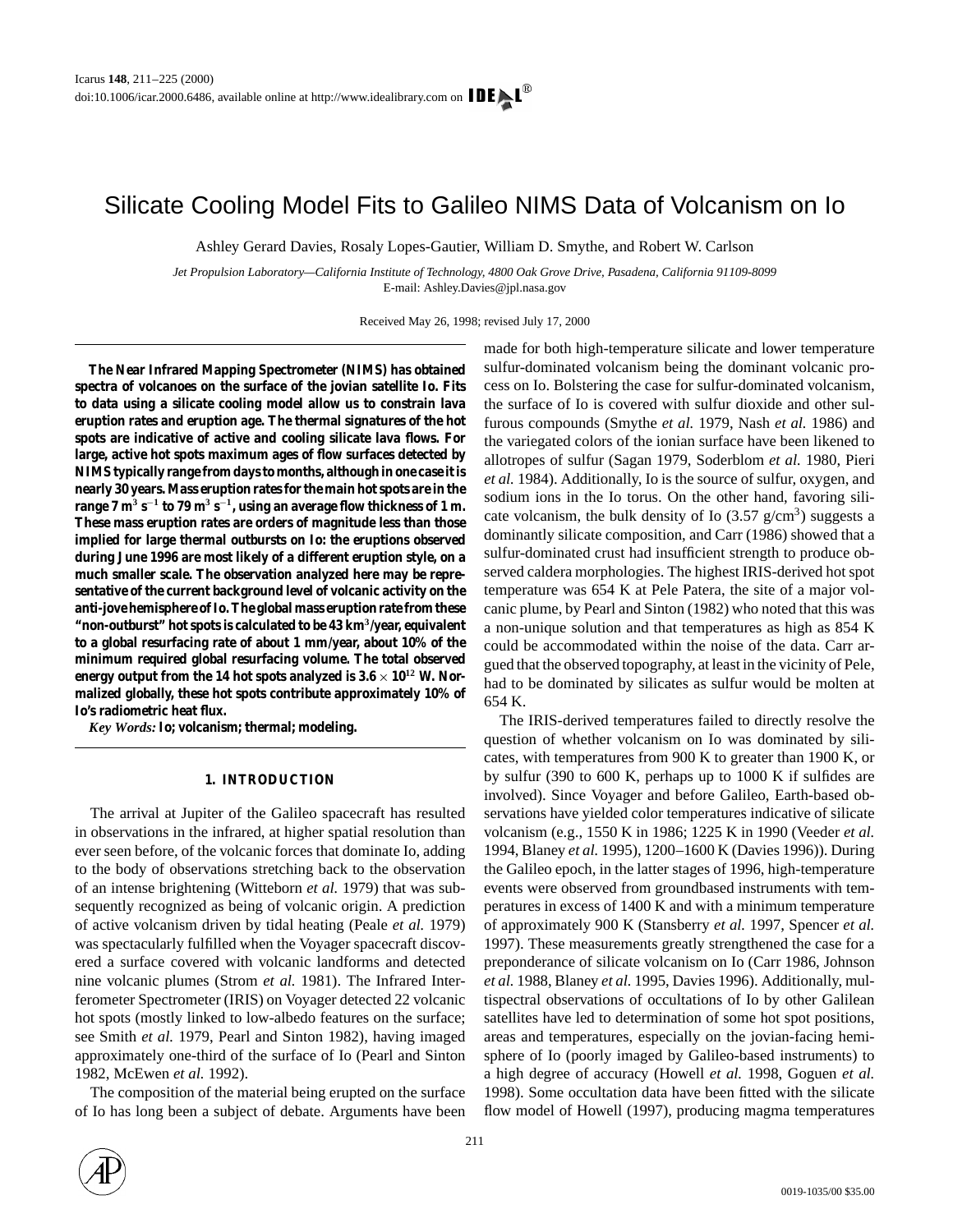

**FIG. 1.** NIMS Io observation G1INNSPEC01 obtained on 26 June 1996, 17:17 UT, during orbit G1. This observation has the instrument maximum of 408 wavelengths between 0.7 and 5.2  $\mu$ m, although some wavelengths are lost to boom hits and radiation spikes. The figure shows Io at 4.9  $\mu$ m covering longitudes in darkness from 46 W to 183 W. The major hot spots are labeled. Isum and Aidne are not included in the analysis in this paper as they are in the sunlit portion of Io. The sub-spacecraft point is 136 W, 5 N, and has a sub-spacecraft resolution of 350 km/pixel.

consistent with silicate volcanism (Spencer *et al.* 1997). Although silicate volcanism is apparently the dominant process for transfer of heat from the interior of Io to the surface, it is noted that interactions with abundant deposits of sulfur and sulfur-rich volatiles close to and on the surface will lead to secondary volcanic activity, including the formation of sulfur flows and large  $SO<sub>2</sub>$ -rich volcanic plumes.

Fits to two-filter SSI eclipse and NIMS dark-side spectra from later orbits revealed components of the surface volcanics at temperatures typically in the range 1200–1600 K (McEwen *et al.* 1998a,b) with some cases, most notably at Pillan Patera, in the range 1700–2000 K. A case has been made for high-temperature sulfide volcanism on Io (Nash 1993) but the high density of this material would make surface eruption difficult (Keszthelyi and McEwen 1997a). The temperatures derived from SSI observations, well in excess of sulfur liquidus temperatures, indicate that the dominating volcanic process contributing to thermal emission at short infrared wavelengths from the hot spots is silicate in nature. In this paper we present the results of fitting a silicate lava-cooling model to the hot spot spectra obtained by NIMS during orbit G1.

## **2. GALILEO OBSERVES IO: ORBIT G1**

The Galileo spacecraft entered into orbit around Jupiter on December 7th, 1995, and since June 1996 has been observing Io on nearly every orbit (Smythe *et al.* 1995): indeed, one of the primary mission tasks was the observation and monitoring of volcanism on Io. Accordingly, on 28 June 1996 at 17:17 UT, the Near Infrared Mapping Spectrometer (NIMS) on Galileo made one observation (G1INNSPEC01: see Fig. 1) from a range of 700,750 km. This provided a resolution of approximately 350 km per pixel at the sub-spacecraft point at 136 W, 5 N. This observation covered all latitudes and longitudes from 46 W to 190 W, covering most of the leading hemisphere and some of the anti-jovian hemisphere. Most of the observed area was in darkness, which meant that the hot spot spectra were for the most part uncontaminated by sunlight, simplifying analysis of the data. Ten hours later, on 29 June, Io was again observed, this time in eclipse, by the Solid State Imaging (SSI) experiment (Belton *et al.* 1996, McEwen *et al.* 1997). SSI is described in Belton *et al.* (1992). This observation covered all latitudes and longitudes from 150 W to 330 W. The observation revealed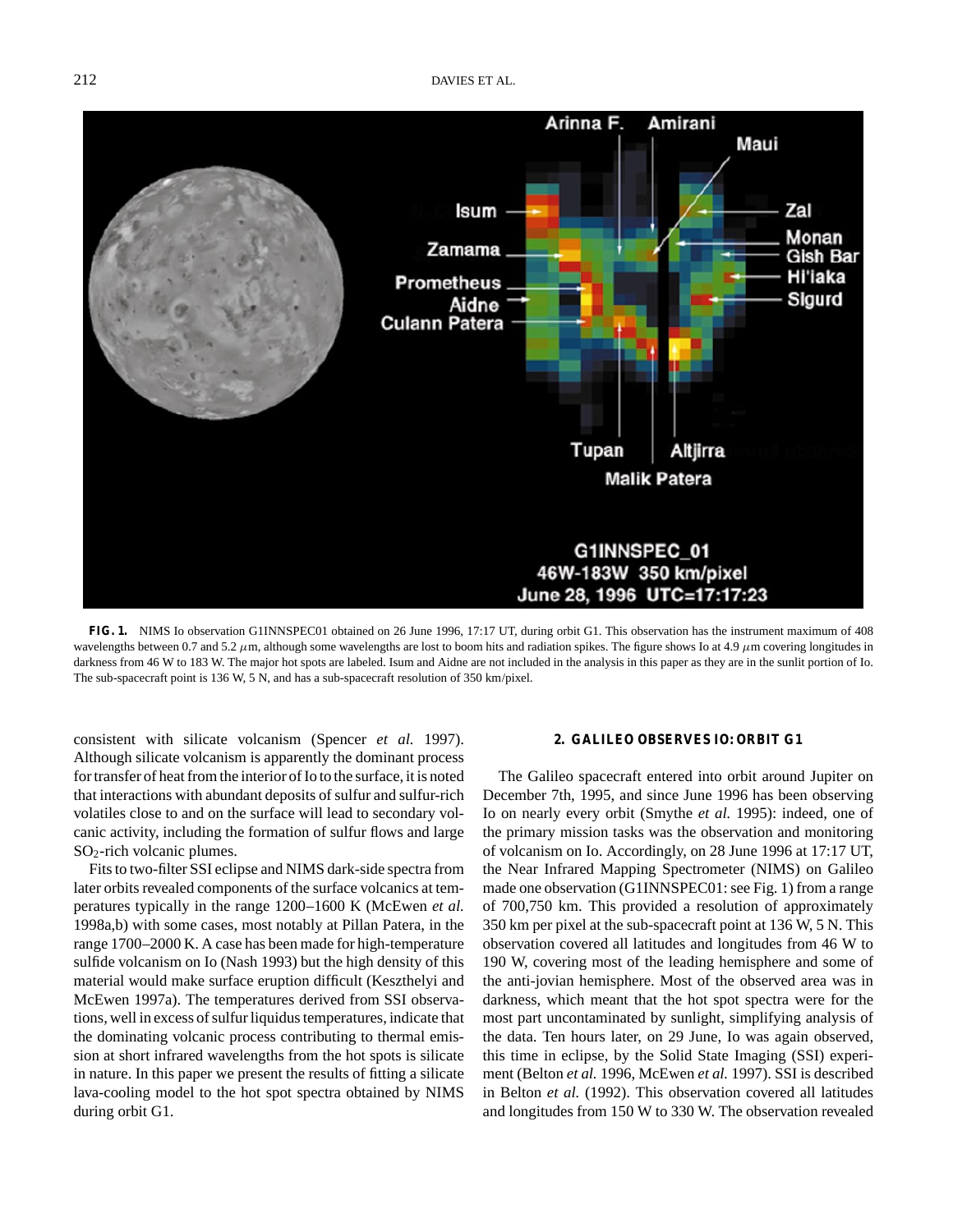

**FIG. 2.** SSI eclipse observation of Io G1ISIOECLI02 obtained on 29 June 1996, 03:47 UT. This is a clear filter image at an effective wavelength of 644 nm and a bandpass width of 440 nm. The glowing hot spots are (from right to left) Zamama, Isum (upper), Marduk (lower), Reiden Patera, and Pele. The sub-spacecraft point is at 235 W, 0 N.

a number of hot spots on the surface of Io at short (visible) wavelengths, glowing in the darkness (Fig. 2). The longitudes in darkness of each observation overlapped only between 150 W and 183 W, so the only major hot spot observed in darkness by both instruments during the G1 orbit was South Volund (Davies *et al.* 1997). The South Volund hot spot has since been renamed "Zamama." The hot spots detected by SSI during G1 had to be at temperatures of at least 700 K (McEwen *et al.* 1997). In NIMS data the hot spots were identified by a characteristic thermal ramp, with intensity increasing with increasing wavelength (Lopes-Gautier *et al.* 1997). Single-temperature Planck function fits to NIMS hot spot spectra (covering longer wavelengths than SSI) in the G1INNSPEC01 observation ranged from  $384 \pm 10$ to  $606 \pm 34$  K (Lopes-Gautier *et al.* 1997). From these temperatures alone it was not possible to determine whether the dominating style of volcanism was of silicate or sulfur composition as sulfur may be a liquid at temperatures up to 717 K. However, the shape of the radiative curve at short wavelengths  $(0.7 \text{ to } 2 \mu \text{m})$  suggested the presence of hotter components on the surface. A two-component fit to the Zamama NIMS data (Davies *et al.* 1997) showed that a small part of the volcano was at a temperature of at least 1100 K (in good agreement with SSI), implying a likely liquidus temperature in excess of 1350 K, well into the range of silicate volcanism. Single-temperature fits to other hot spot spectra (including Prometheus) also resulted in excess fluxes at short wavelengths, suggesting that hotter components were present.

Most of the hot spots identified by Galileo's NIMS and SSI instruments are associated with low-albedo surface features, many identified as dark-floored calderas and flow units (McEwen *et al.* 1997, 1998a, Carr *et al.* 1998, Geissler *et al.* 1999). Descriptions of surface features associated with many of the hot spots observed by Galileo during the Prime mission are given in Lopes-Gautier *et al.* (1997, 1999) and McEwen *et al.* (1998a). Some hot spots are associated with sites of volcanic plumes, most notably Prometheus, which has had a visible plume in every Voyager and Galileo observation having appropriate viewing geometry.

#### **3. OBSERVING WITH NIMS**

NIMS is an imaging spectrometer capable of making observations at up to 408 wavelengths over a relatively broad spectral range from 0.7 to 5.2  $\mu$ m. The operation of the NIMS instrument is described in Carlson *et al.* (1992). The collected data of thermal emission from Io's volcanism are free of absorption features caused by constituents of a thick atmosphere (such as water and carbon dioxide on Earth) and provide the most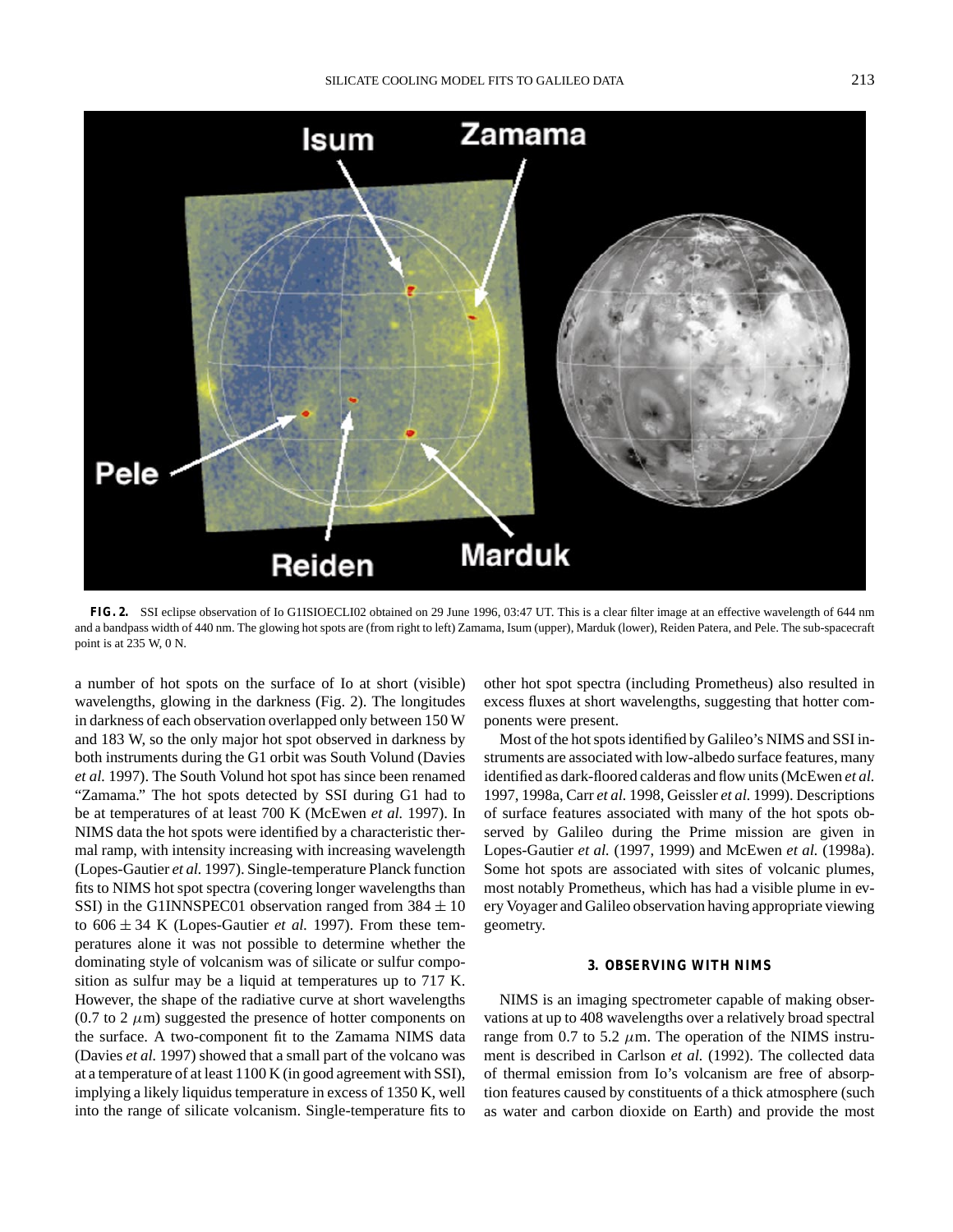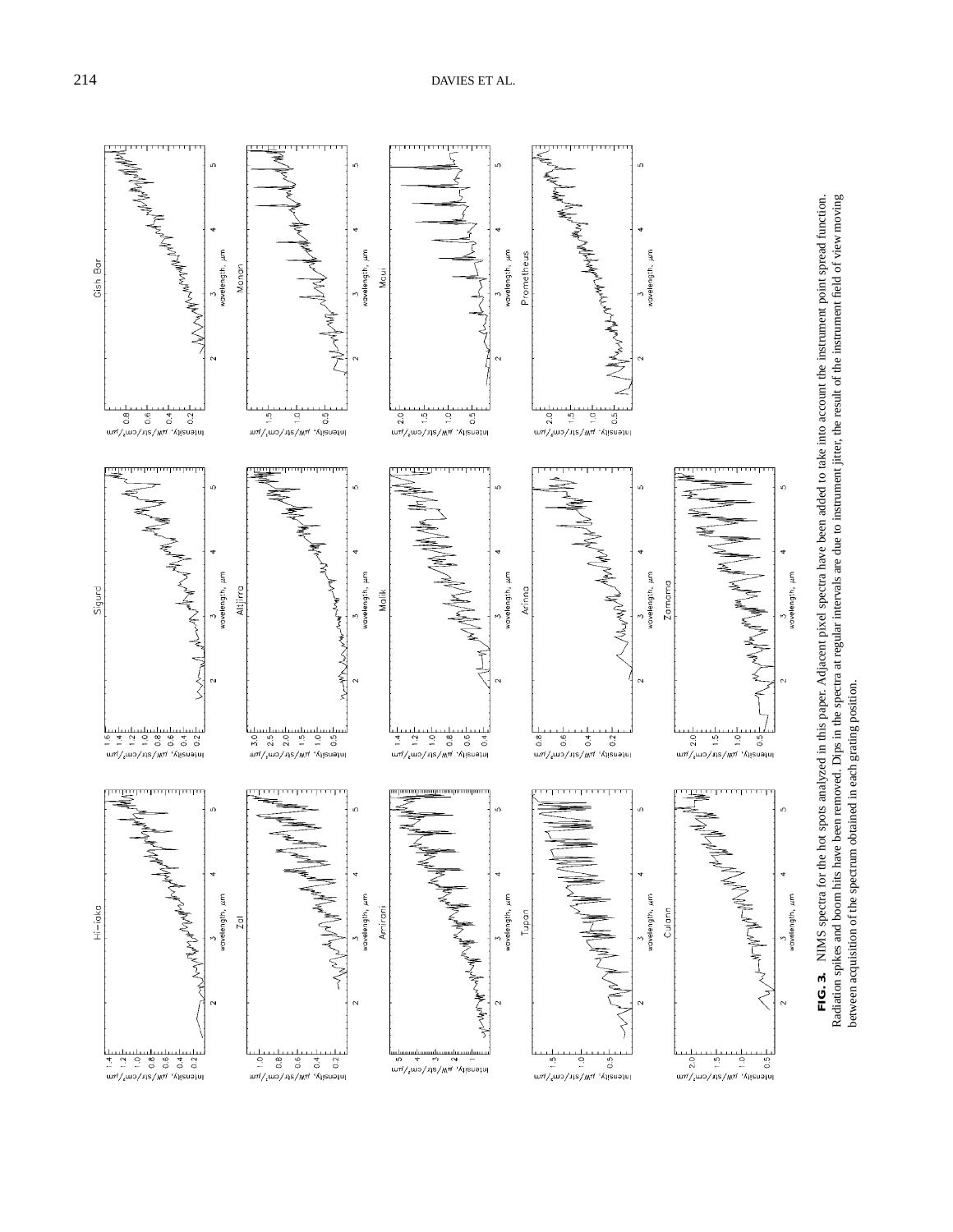representative set of data yet obtained of the spectral signature of active volcanism in the 0.7- to  $5.2$ - $\mu$ m-wavelength range. Due to the distance of Galileo from Io during the G1INNSPEC01 observation (700,750 km) the spatial resolution of the observation is low (350 km/pixel). The volcanically active areas (where material is being emplaced) and most likely all of the inactive areas (stationary, cooling lava) of each hot spot are sub-pixel. By design, most of the G1INNSPEC01 observation is of the nightside of Io so data are uncontaminated by reflected sunlight. In nightside observations NIMS can detect temperatures as low as 180 K, at which temperature the source has to fill the entire NIMS pixel (Smythe *et al.*, 1995). This is a temperature well above the estimated passive background temperature of Io, which never exceeds approximately 130 K at equatorial noon (McEwen *et al.*, 1992). Therefore, all of the emission from a nightside observation detected by NIMS is from thermal anomalies on the surface of Io.

Fourteen major hot spots were observed in darkness in the G1INNSPEC01 observation (see Lopes-Gautier *et al.*, 1997). The criteria for selecting a hot spot as being "major" were given in Lopes-Gautier *et al.* as: (1) a positive slope of the spectrum between 3.5 and 5  $\mu$ m and (2) an emission at local maximum greater than that of all surrounding pixels. Since the analysis of the G1 data, and in light of subsequent observations (especially in orbit C9), the first condition has had to be modified slightly to take into account other hot spots, most notably at Pele and Pillan, that had spectra with a negative slope between 3.5 and  $5 \mu m$  due to the peak of thermal emission shifting to shorter wavelengths than that seen in G1 data (Davies *et al.*, 1999).

Table I lists the hot spots analyzed, together with their positions and emission angles as measured from the local planetary normal. For each hot spot, Fig. 3 shows up to 24 sequentially obtained, interleaved spectra, each consisting of up to 17 data points. Each embedded spectrum results from a fixed grating

**TABLE I Hot Spot Positions and Emission Angles**

| Hot spot       | Longitude W | Latitude | Emission angle <sup><math>a</math></sup> |  |
|----------------|-------------|----------|------------------------------------------|--|
| Hi'iaka        | 76          | 1 S      | 60.3                                     |  |
| Sigurd         | 100         | 5 S      | 37.4                                     |  |
| Gish Bar       | 89          | 16 N     | 48.2                                     |  |
| Zal            | 78          | 43 N     | 69.4                                     |  |
| Altjirra       | 108         | 33 S     | 47.2                                     |  |
| Monan          | 106         | 19 N     | 33.1                                     |  |
| Amirani        | 112         | 27 N     | 32.6                                     |  |
| Malik          | 127         | 35 S     | 41.0                                     |  |
| Maui           | 122         | 19 N     | 19.8                                     |  |
| Tupan          | 141         | 17S      | 22.6                                     |  |
| Arinna Fluctus | 147         | 36 N     | 32.9                                     |  |
| Prometheus     | 155         | 1 S      | 19.9                                     |  |
| Culann         | 163         | 18 S     | 35.5                                     |  |
| Zamama         | 173         | 21 N     | 40.3                                     |  |

<sup>*a*</sup> Sub-spacecraft point = 5 N, 136 W. NIMS resolution at sub-spacecraft point = 350 km/pixel (G1INNSPEC01).



**FIG. 4.** The NIMS spectrum for Prometheus separated into the spectra obtained in each grating position. A 408 wavelength observation contains 24 17-point spectra, which are free of jitter. Each spectrum is fitted with the cooling model: results are shown in Table III. Three of the grating positions were obscured by spacecraft booms and are not included in this figure.

position in the instrument, all 17 points being recorded almost instantaneously. Subsequent spectra of the hot spot are obtained by moving the grating through a series of 24 positions. An individual source takes up only a fraction of a NIMS pixel in the G1INNSPEC01 observation. Small motions of the scan platform during the 24 steps of the observation can result in the image of the hot spot wandering around in the field of view of the detector, with a consequent modulation of the signals in each component 17-point spectrum; this sometimes results in a comb-like appearance to the data. The Prometheus dataset is decomposed into its single-step spectra in Fig. 4. These data, like the data shown in Fig. 3, do not include values obtained when the field of view was intermittently obscured by spacecraft structure. Whether or not this happens is a function of viewing geometry and cone angle (47◦ for G1INNSPEC01) and is described in Carlson *et al.* (1992). For each hot spot, some grating positions were in nearsynchronization with the rotation of the booms and were therefore blocked. This does not affect the remainder of the NIMS spectrum. In analyzing the data, for each hot spot spectrum we take the grating position with the greatest amount of energy under the curve (the "maximum emission" spectrum), as being most representative of the hot spot (covering the largest emitting surface area). There does exist the possibility that the grating position yielding the highest total emission has been blocked by a spacecraft boom: while this would not unduly affect the determination of hot spot age, it would mean that the calculated areas would be underestimated, and this possibility means that areas in this analysis should be considered *minimum* areas.

#### **4. THE SILICATE COOLING MODEL**

We use a multiple-temperature silicate cooling model to fit the NIMS G1INNSPEC01 data; a model that describes the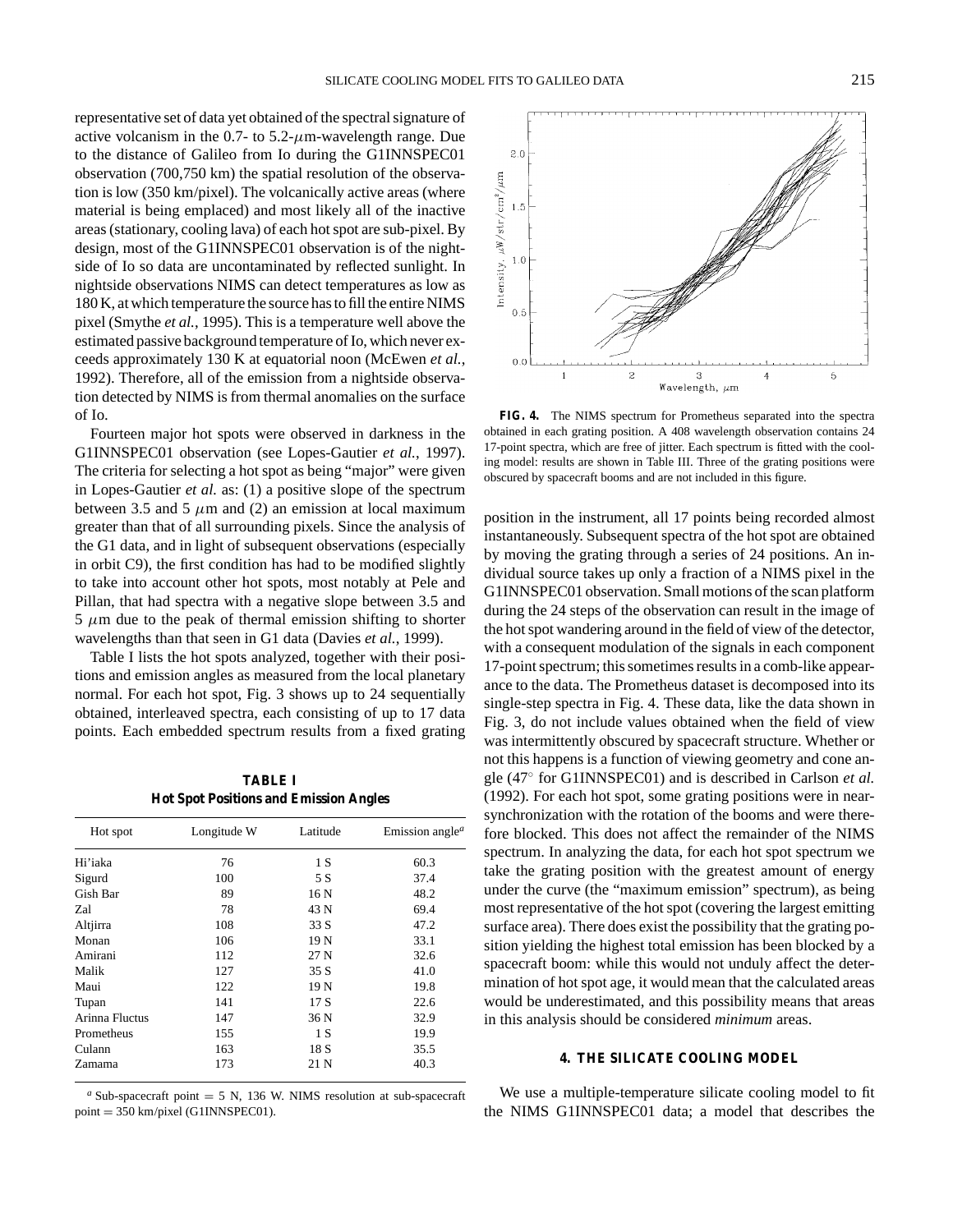temperature distribution on the surface of a lava body as it is emplaced. The Io Flow Model (IFM), a one-dimensional (depth) silicate cooling model is described in Davies (1996), and was developed to derive the evolving thermal emission from a silicate lava flow or lava lake, and associated vents, on Earth and also on Io. It is partly based on the lava cooling and emplacement model of Head and Wilson (1986). Prior studies of thermal emission from volcanism on Io have been carried out by Sinton (1981), who produced a model for the thermal emission from a sulfur flow, and by Carr (1986), who modeled the thermal signature of active silicate lava flows on Io. Howell (1997) proposed a semiempirical model for active and cooling flows that is akin to the Davies model, generating rates of areal coverage and exposure time (the age of the oldest component). Keszthelyi and McEwen (1997a) also created a magma cooling model to constrain SSI-detected thermal emission. All of these models create a distribution of temperatures on the surface of a lava body as a function of time. Integration over the surface of the lava body yields the thermal emission as a function of wavelength. In the IFM, heat loss from a lava flow takes place by conduction into the ground over which it passes (which does not affect the observed thermal emission) and by radiation from all exposed surfaces. This usually includes radiative heat loss from a high-temperature component in the form of cracks in the crust of the lava, revealing the molten magma beneath (Crisp and Baloga 1990, Flynn and Mouginis-Mark 1992). High-temperature components will be exposed at the vent if fire-fountaining is taking place, along the flow where the crust may be disrupted and through skylights (holes in the roofs of active lava tubes), and at the distal regions of the flow where lava "breakouts" may form. Radiative heat loss from the flow is controlled by the surface temperature and emissivity, and sustained by the ability of the crust (which rapidly forms on newly exposed lava) to conduct heat to the surface. On the anti-jovian hemisphere, for nightside or eclipse Io observations the effective temperature of the environment into which radiation is emitted is 3 K. For parts of Io where Jupiter is in the sky, the planet (with a temperature of  $\sim$ 125 K) can subtend a large enough solid angle to elevate the equivalent background environment temperature to ∼43 K. This is insignificant in the modeling at NIMS wavelengths and has negligible effect on the results derived in this paper. The cooling model is attractive as, once the silicate parameters have been selected (including the magma liquidus temperature) and the lava cooling curve calculated for an ionian environment, there are initially only two degrees of freedom: (1) the duration of the eruption needed to produce the observed thermal curve and (2) the total areal extent of the flow, or lava lake surface. Knowing area and eruption duration, the average rate of areal coverage is easily calculated.

An optional refinement to the model (adding another degree of freedom) is the addition of a component at magma liquidus temperature, which represents any exposed areas at liquidus temperatures. A crack fraction (a few percent of total flow surface area) would add flux mostly at short wavelengths, influencing

the shape of the lava flow thermal spectrum at these wavelengths (see Flynn and Mouginis-Mark 1992, 1994).

The cooling model calculates the relative areas at different temperatures of the flow surface with time, with the total power output at any given time being determined by

$$
F_t = \sum_{i=1}^{i=n_t} A_i \big[ T_i^4 (1 - c_f) + T_s^4 c_f \big],\tag{1}
$$

where  $F_t$  is the power output (W) at time  $t$ ,  $n_t$  is the number of temperature bins (of size 1 K) at time  $t$  (seconds),  $T_s$  is the surface temperature  $(K)$  at time  $t$ ,  $T_i$  and  $A_i$  are bin temperature  $(K)$  and area  $(m^2)$ , respectively, and  $c_f$  is a "crack fraction" at magma liquidus temperature. Integrating over all of the areas (for each temperature) yields the emission spectrum for the entire lava body.

#### *4.1. Model Input Parameters*

In setting up the model, the selection of the magma liquidus temperature parameter has some import: the choice of temperature narrows the range of possible compositions of the magma. What, therefore, is the best model temperature to use to fit to the G1 data? Constraints can be applied. We have seen that a two-temperature fit to Zamama data implies a magma temperature of at least 1350 K. Post-G1 SSI dual-filter observations yielded best-fit single temperatures from 940 to 1675 K for the hottest components of hot spots seen in eclipse (McEwen *et al.* 1998a,b), and fitting the silicate cooling model (using a range of initial magma liquidus temperatures) to a combined NIMS-SSI Pillan dataset from orbit C9 produced an implied magma temperature of *at least* 1870 K (Davies *et al.* 1999), too high a temperature for basalt. Unfortunately, such dual-filter data were not available for the NIMS G1 hot spots.

Model parameters are given in Table II. For the G1 data, the cooling model uses a magma temperature of 1475 K, in the range of temperatures derived from subsequent SSI dual-filter observations. Other thermo-physical parameters are for a dry basalt (see Davies, 1996). Selection of a higher liquidus temperature does not significantly change the eruption ages and areas derived from the NIMS G1 data, because NIMS is not sensitive to

# **TABLE II Io Flow Model (IFM) Input Parameters**

|                          | Model constants                         |                                                                               |  |
|--------------------------|-----------------------------------------|-------------------------------------------------------------------------------|--|
| Io gravity               | g                                       | $1.8 \text{ m}^2 \text{ s}^{-1}$                                              |  |
| Environment temperature  | $T_{\rm c}$                             | 3 K                                                                           |  |
|                          | Model values for silicate (basalt) lava |                                                                               |  |
| Liquidus temperature     | $T_{\rm s}$                             | 1475 K                                                                        |  |
| <b>Viscosity</b>         | $\eta$                                  | 1500 Pa s                                                                     |  |
| Thermal conductivity     | k                                       | $0.6 W m^{-1} K^{-1}$                                                         |  |
| Liquid density           | $\rho$                                  | $2600 \text{ kg m}^{-3}$                                                      |  |
| Yield strength of liquid | τ                                       | 100 Pa                                                                        |  |
| Latent heat of fusion    | Q                                       |                                                                               |  |
| Specific heat capacity   | $\mathcal{C}$                           | $4 \times 10^5$ J kg <sup>-1</sup><br>1500 J kg <sup>-1</sup> K <sup>-1</sup> |  |
| Emissivity               | ε                                       |                                                                               |  |
|                          |                                         |                                                                               |  |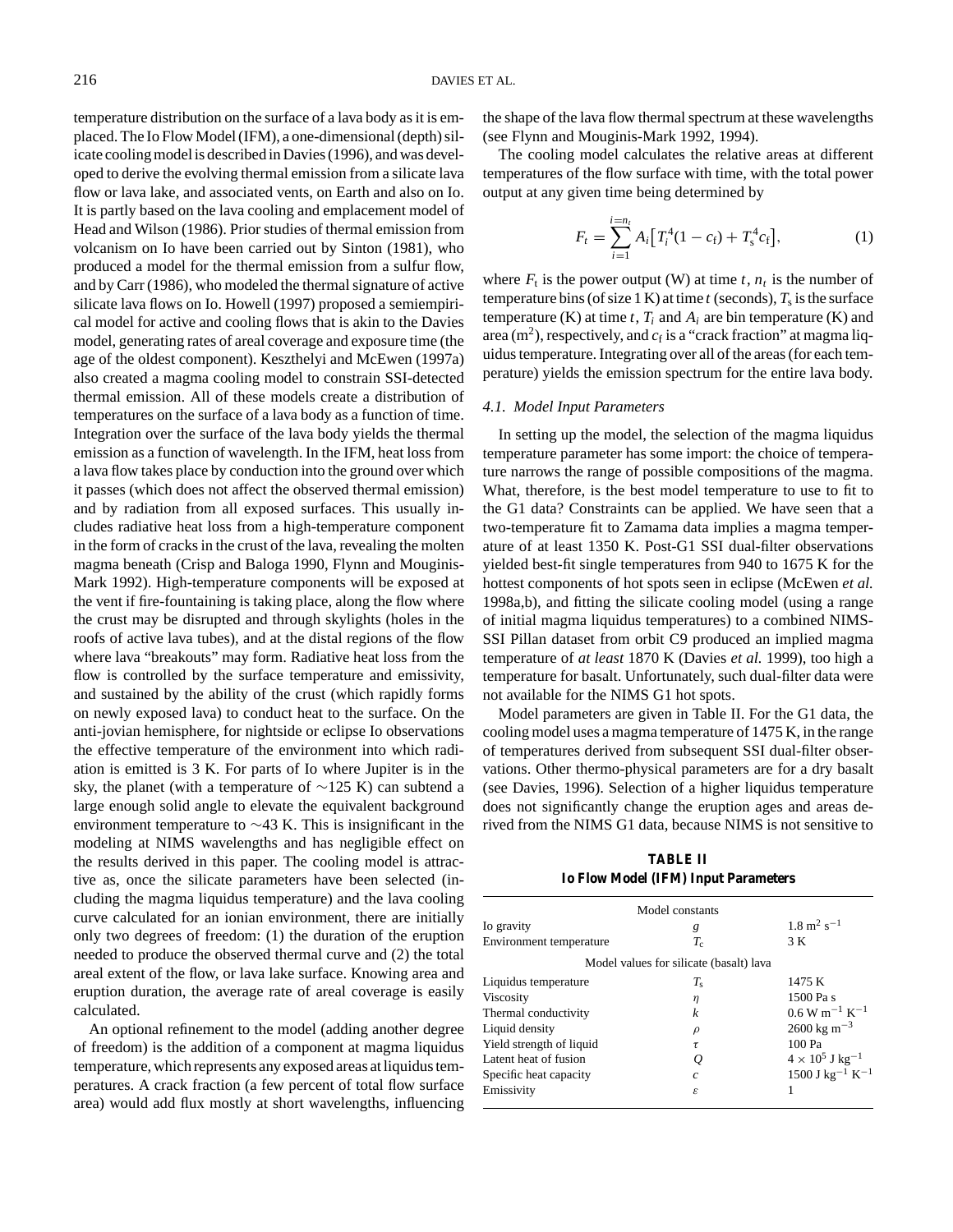very high temperature components if they have very small areas (which results in low signal-to-noise ratios for detectors 1 and 2, at the shortest NIMS wavelengths). Increasing the instrument gain to better see these components might have led to saturation at longer wavelengths. The cooling model predicts that the higher the surface temperature, the smaller the area at this temperature as the cooling rate is a function of (temperature)<sup>4</sup>; for example, of a flow 10 days into an eruption, the area between 1900 and 1400 K is only 0.001% of the total area. This effect is exacerbated by the low spatial resolution of G1INNSPEC01: the smallest, hottest areas may not be seen. In the absence of short-wavelength constraints on thermal emission (such as SSI dual-filter observations), we cannot say anything more specific regarding magma liquidus temperature from the G1 NIMS data beyond that it is characteristic of silicate composition.

#### *4.2. Thermal Emission and Eruption Style*

What does the shape of the thermal emission curve tell us about eruption style? Different eruption styles should exhibit different thermal emission curves. In its simplest application, the cooling model assumes that, as an eruption continues, the surface of the erupted lava body steadily increases in areal extent. At the onset of the eruption, the area of the lava is small and at high temperatures, close to the magma liquidus temperature, and so maximum thermal emission from the flow is at a short wavelength. As time passes the distal areas of the flow cool, and the wavelength of maximum emission of the integrated surface area increases. The shape of the thermal spectrum therefore contains temporal information about the eruption. Figure 5 shows how the model emission spectrum for an active lava flow changes with time, and Fig. 6 shows the change in wavelength of maximum emission with time. Davies (1996) showed how this thermal evolution could be applied to an overturning lava



**FIG. 5.** The normalized spectral signature of an active flow with time. As the distal ends of the flow cool, the temperature distribution on the surface of the flow changes: as it does so, so does the resulting emission spectrum. The bestfitting curve for each NIMS spectrum is found using a least-squares algorithm. The figure above each curve shows the eruption duration in hours. The NIMS wavelength range lies between the vertical dashed lines.



**FIG. 6.** The change in wavelength of maximum emission with time from the silicate cooling model. This figure is a representation of the changing shape of the emission curve from an evolving lava flow. With time, as cooler components form, the wavelength of maximum emission of the integrated power output increases. The NIMS wavelength range lies between the vertical dashed lines.

lake. With time, the thermal trends of flows and lakes should diverge: flows spread, creating large cool areas, while active lakes overturn regularly, destroying any cool surface crust. The cooling model can also reproduce the thermal emission from fire fountains. An active fire-fountain event was observed on Io at Tvashtar by Galileo SSI during the I25 encounter in November 1999 (McEwen *et al.*, 2000), and fire fountains have most likely been observed on Io in the past (Davies 1996, Stansberry *et al.* 1997) with timescales similar to those of terrestrial events (hours to days). Fire fountains have a preponderance of thermal emission at very short wavelengths, and the thermal signature of such an event should be very different from that expected from (for example) the laminar emplacement of a lava flow.

# **5. APPLICATION OF THE COOLING MODEL TO NIMS DATA**

The NIMS data are fitted with the model output as follows. The synthesized emission spectra produced by the model are iteratively fitted to the NIMS data to find the "best-fit" model curve for each grating position spectrum, yielding an eruption duration. For each hot spot, the "maximum emission" grating position is found (see section 3). The average duration and standard deviation are calculated, and these values are used to refit the "maximum emission" spectrum, to produce (1) the area of the hot spot, using the average duration, and (2) the uncertainty in the hot spot area, using the standard deviation of the durations.

#### **6. RESULTS**

## *6.1. Eruption Duration and Area*

The model fits to the "maximum emission" grating position spectrum for each hot spot are shown in Fig. 7. Taking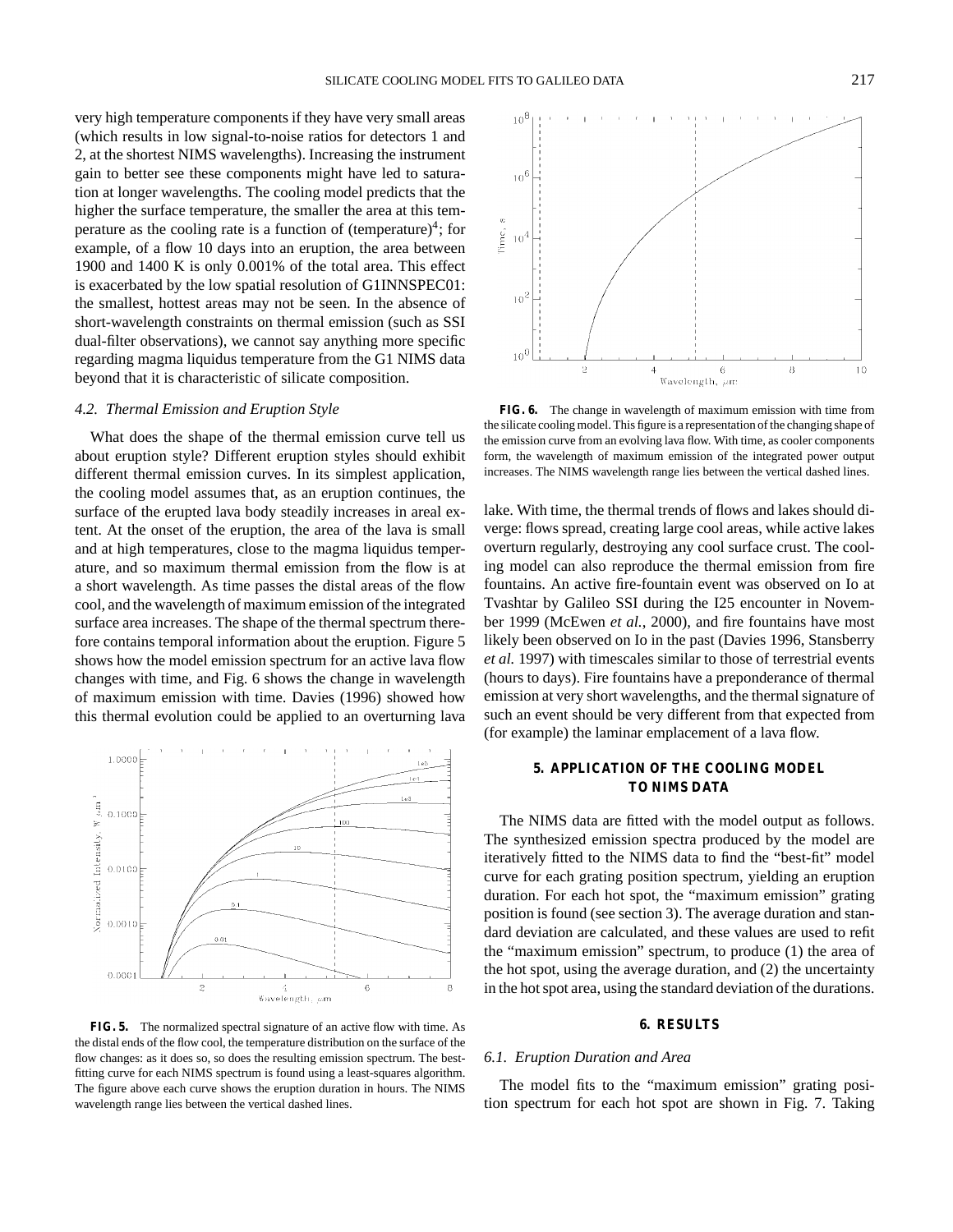

temperatures down to 180 K (solid line), and the shortest eruption duration from fitting all of the grating position spectra (dashed line) is taken as the minimum possible the hot spot emission. Each spectrum is fitted with the average eruption duration for that hot spot (solid line). The uncertainties of the fit are shown as the dotted and dashed lines; the areas and durations are listed in Table IV. With Alfjirra the model reaches the NIMS lower temperature detection threshold. The fits shown may model the hot spot emission. Each spectrum is fitted with the average eruption duration for that hot spot (solid line). The uncertainties of the fit are shown as the dotted and dashed lines: the areas and durations are listed in Table IV. With Altjirra the model reaches the NIMS lower temperature detection threshold. The fits shown may model temperatures down to 180 K (solid line), and the shortest eruption duration from fitting all of the grating position spectra (dashed line) is taken as the minimum possible age, also yielding the smallest calculated area. age, also yielding the smallest calculated area.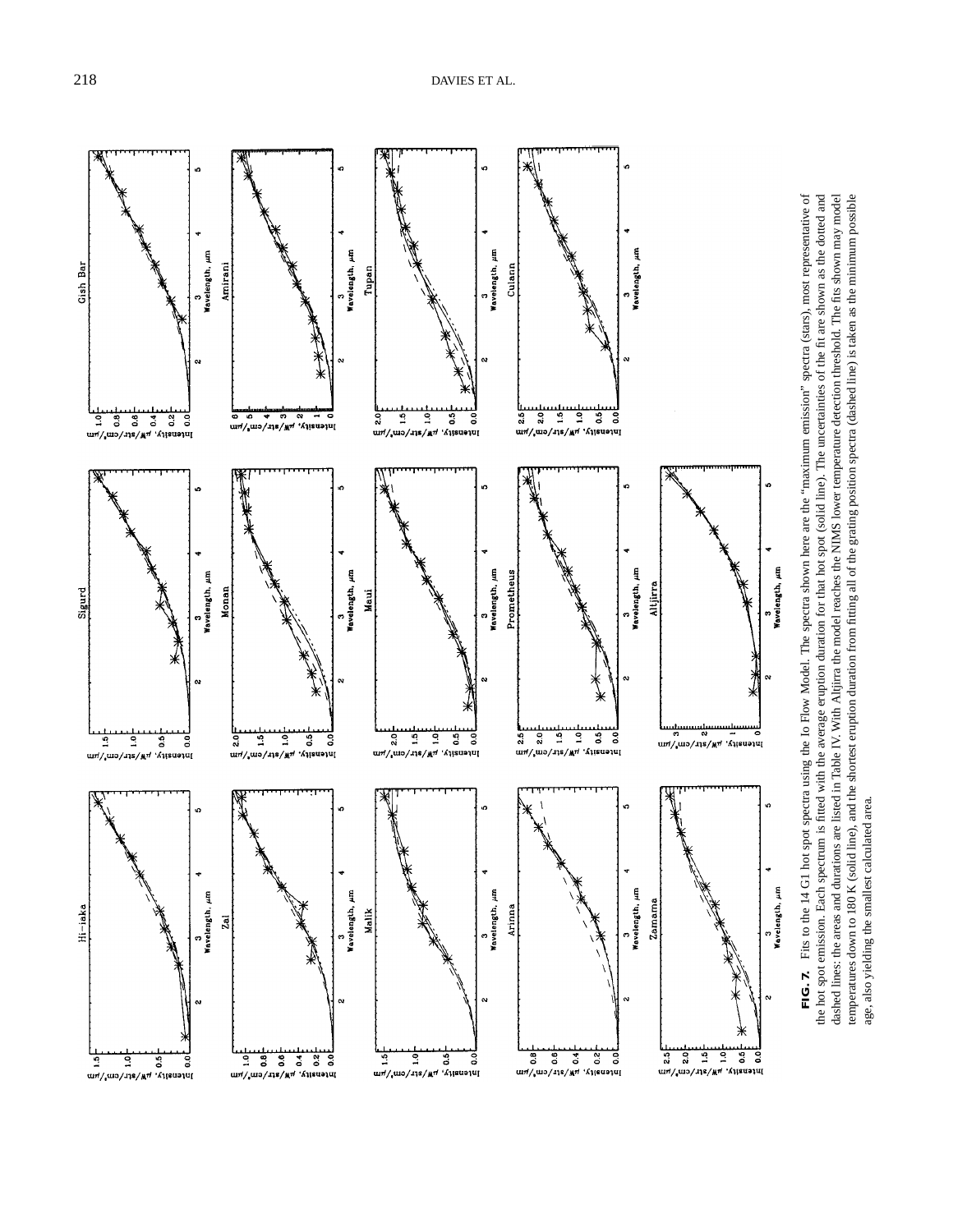**TABLE III Grating Position, Eruption Duration, and Related Model Index for Prometheus**

| Grating position | Model eruption<br>duration ( $\times 10^5$ s) | Lowest surface temperature (K) |  |
|------------------|-----------------------------------------------|--------------------------------|--|
| 1                | 9.40                                          | 406                            |  |
| 2                | 2.48                                          | 473                            |  |
| 3                | 6.58                                          | 423                            |  |
| $\overline{4}$   | 3.11                                          | 461                            |  |
| 5                | 5.71                                          | 430                            |  |
| 6                | 3.55                                          | 454                            |  |
| 7                | 8.45                                          | 411                            |  |
| 8                | 5.71                                          | 430                            |  |
| 9                | 9.40                                          | 406                            |  |
| 10               | 6.58                                          | 423                            |  |
| 11               | 12.2                                          | 394                            |  |
| 12               | 8.45                                          | 411                            |  |
| 13               | 15.2                                          | 384                            |  |
| 14               | 9.40                                          | 406                            |  |
| 15               | 21.9                                          | 368                            |  |
| 16               | 3.42                                          | 465                            |  |
| 17               | 10.9                                          | 399                            |  |
| 18               | 10.9                                          | 399                            |  |
| 19               |                                               | No data: obscured by boom      |  |
| 20               |                                               | No data: obscured by boom      |  |
| 21               | 10.9                                          | 399                            |  |
| 22               | 7.61                                          | 416                            |  |
| 23               | 10.9                                          | 399                            |  |
| 24               |                                               | No data: obscured by boom      |  |

*Note.* Average duration,  $8.71 \times 10^5$  s (10 days); standard deviation,  $4.48 \times$  $10^5$  s (5 days).

Prometheus as an example, Table III shows the eruption durations calculated for each grating position. Prometheus has an eruption duration of 10 days  $(\pm 5 \text{ days})$  with the coolest part of the flow having cooled down to about 400 K. The area of the active region is 30  $km^2$ . It is interesting to note that the derived area for Prometheus is only part of an extensive area of lava flows, including the vents of the Prometheus volcanic plume (McEwen *et al.* 1998b) that have been erupting since the Voyager encounters in 1979 and which are still being emplaced. During G1, NIMS apparently observed the most recent of a continuous series of eruptive episodes. The lack of temperature components below 400 K might be indicative of emplacement mechanism, with cooler (and therefore older) components being buried by younger material. This is a process common on the floors of calderas, and in pahoehoe flow fields. Alternatively, the older flows may be relatively thin, quickly solidifying, and cooling to below NIMS detection levels.

The hot spot with the widest range of eruption ages is Arinna Fluctus, with an average eruption duration of 250 days and a standard deviation of 237 days. It might be that there is more than one volcanic center in the Arinna Fluctus pixels: if separated spatially by a large enough distance, this could lead to changes in the shape of individual grating spectra relative to one another when adjacent pixels are added to account for the instrument point spread function, finally producing a larger spread of derived eruption times. Altjirra seems to fall into a different class than the other hot spots and is discussed in more detail in section 7.3.

Table IV shows the eruption ages, which range from 3 days (Tupan) to 18 years (Altjirra). Hot spot areas corrected for emission angle are also shown in Table IV. With the exception of Altjirra, hot spot areas range from 12 km<sup>2</sup> (Tupan) to 280 km<sup>2</sup> (Sigurd). The Altjirra hot spot has an area of nearly  $20,000 \text{ km}^2$ and a temperature range apparently down to 180 K, the detection limit of NIMS. Hot spot areas and ages are shown in Fig. 8.

From Fig. 7, Amirani, Prometheus, Monan, Tupan, and Zamama have emission at wavelengths less than  $3 \mu$ m that is in excess of model predictions. It is noted that model fits to these spectra are slightly improved by the addition of a small area (typically less than 0.1% of the whole active area) at magma liquidus temperatures, the "crack fraction" already discussed. However, the improvement in the fit to the data of including a crack fraction is not significant (using the *f* test, applied to the Zamama data). This is partially due to the fact that the silicate cooling model already includes components at high temperatures, accounting for some of the crack fraction flux. Accordingly, the fits to the G1 data are presented without the additional crack fraction parameter.

#### *6.2. Areal Coverage Rates and Thermal Output*

Using derived eruption duration and area, the average rate of areal coverage (d*A*/d*t*) for individual eruptions can be calculated; these are shown in Table V. Coverage rates range from

**TABLE IV Eruption Duration and Area for Main G1 Hot Spots**

| Hot spot       | Eruption age (days)                        | Area $(km^2)^d$     |  |
|----------------|--------------------------------------------|---------------------|--|
| Hi'iaka        | $139 \pm 103$                              | $248 \pm 149$       |  |
| Sigurd         | $268 \pm 135$                              | $280 \pm 131$       |  |
| Gish Bar       | $64 \pm 32$                                | $65 \pm 27$         |  |
| Zal            | $44 + 22$                                  | $108 \pm 43$        |  |
| Altjirra $b$   | 28 years, $-23$ years <sup>b</sup> , $+$ ? | $18,600,-15,400,+?$ |  |
| Monan          | $6 + 4$                                    | $22 \pm 10$         |  |
| Amirani        | $15 \pm 5$                                 | $102 \pm 24$        |  |
| Malik          | $4 \pm 1$                                  | $13 + 4$            |  |
| Maui           | $21 \pm 12$                                | $49 \pm 21$         |  |
| Tupan          | $3 + 2$                                    | $12 + 5$            |  |
| Arinna Fluctus | $250 \pm 238$                              | $148 \pm 131$       |  |
| Prometheus     | $10 \pm 5$                                 | $30 \pm 11$         |  |
| Culann         | $12 \pm 9$                                 | $39 \pm 14$         |  |
| Zamama         | $7 \pm 4$                                  | $32 \pm 12$         |  |
|                |                                            |                     |  |

*<sup>a</sup>* Areas have been corrected for emission angle (see Table 1) such that corrected area = derived area/cos (emission angle).<br>*b* With the Altjirra data the model runs up against the low-temperature detec-

tion limit of the NIMS instrument. The Altjirra area is derived for the temperature range down to 180 K. The lower limit is determined from the youngest age derived from fitting the individual grating position spectra. It is not possible to determine whether there are cooler components (of greater age) from NIMS data alone.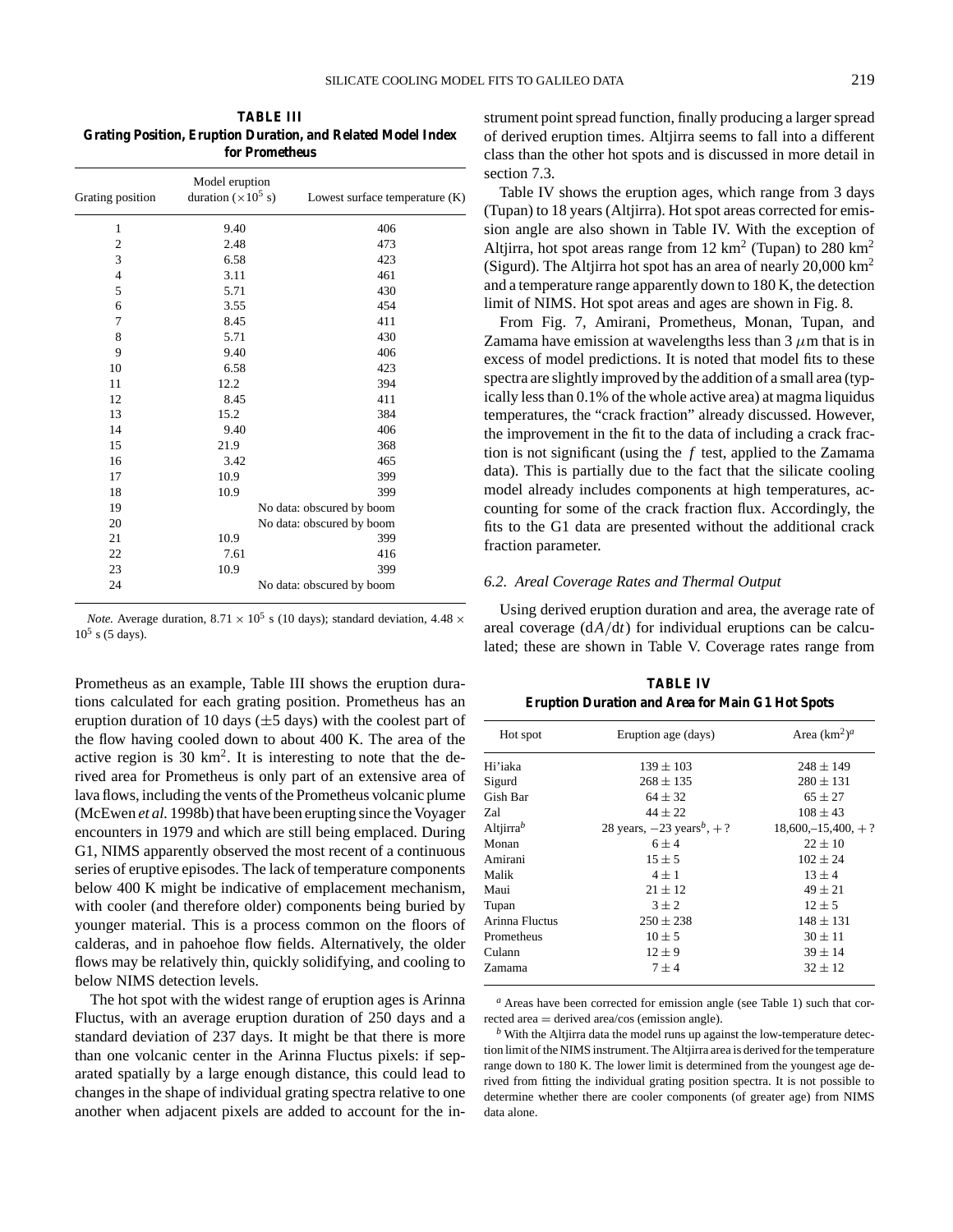

**FIG. 8.** (a) Eruption durations and sizes for thirteen hot spots analyzed from the G1INNSPEC01 observation dataset, excluding Altjirra. Durations and sizes run from 3 days and 12 km<sup>2</sup> (Tupan) to 268 days and 280 km<sup>2</sup> (Sigurd). (b) The fit to the Altjirra data. The minimum age for Altjirra is 5 years with an area of 3100 km2. The duration determined using a minimum temperature of 180 K (the NIMS low-T detection limit) is 28 years, with an area of 18,000 km2.

 $7 \text{ m}^2 \text{ s}^{-1}$  (Arinna Fluctus) to  $79 \text{ m}^2 \text{ s}^{-1}$  (Amirani), and the total area covered by these eruptions per second is 457 m<sup>2</sup>. The thermal outputs from the hot spots are also shown in Table V and range from  $5.76 \times 10^{10}$  W at Tupan to  $2.10 \times 10^{12}$  W at Altjirra. The total energy from these 14 hot spot is  $3.56 \times 10^{12}$  W, from 37% of Io's surface. Assuming a random longitudinal distribution of hot spots this normalizes to approximately  $10^{13}$  W globally, or approximately 10% of Io's total radiometric thermal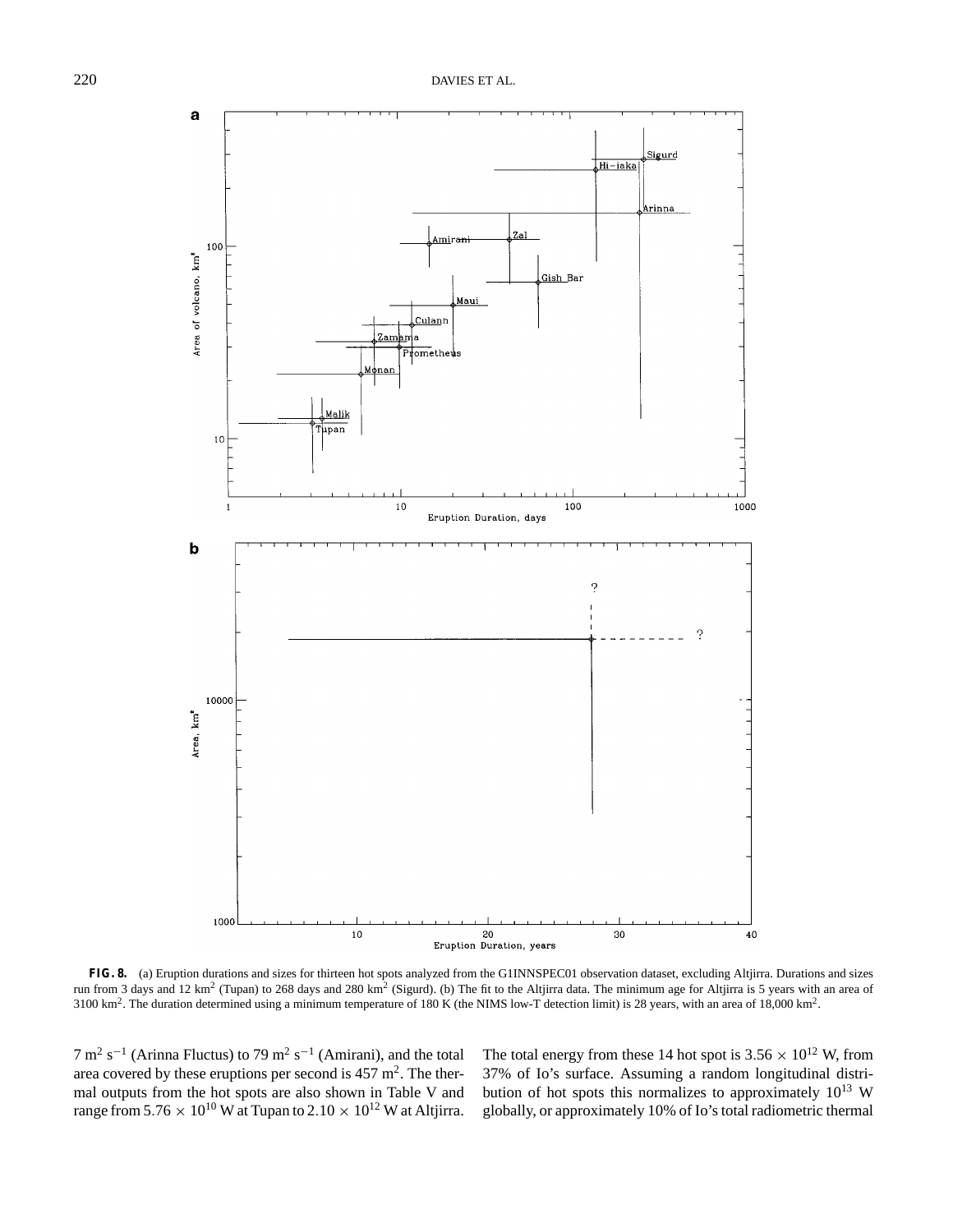| Areal Coverage Rates, Mass Eruption Rates, and Power Output |                                       |                                       |                                                       |                                                      |  |
|-------------------------------------------------------------|---------------------------------------|---------------------------------------|-------------------------------------------------------|------------------------------------------------------|--|
| Implied $dA/dt$<br>$(m^2 s^{-1})$                           | Upper $dA/dt$ limit<br>$(m^2 s^{-1})$ | Lower $dA/dt$ limit<br>$(m^2 s^{-1})$ | Mass eruption rates: 1-m-thick<br>flow $(m^3 s^{-1})$ | Thermal output from<br>hot spot $(\times 10^{10}$ W) |  |
| 20                                                          | 26                                    | 19                                    | 20                                                    | 17.43                                                |  |
| 12                                                          | 13                                    | 11                                    | 12                                                    | 16.20                                                |  |
| 12                                                          | 13                                    | 11                                    | 12                                                    | 6.82                                                 |  |
| 28                                                          | 33                                    | 26                                    | 28                                                    | 15.22                                                |  |
| 21                                                          | 22                                    | $\leq$ 21                             | 21                                                    | 210.0                                                |  |
| 41                                                          | 63                                    | 35                                    | 41                                                    | 7.34                                                 |  |
| 79                                                          | 88                                    | 73                                    | 79                                                    | 24.28                                                |  |
| 41                                                          | 51                                    | 37                                    | 41                                                    | 5.96                                                 |  |
| 27                                                          | 35                                    | 25                                    | 27                                                    | 9.69                                                 |  |
| 45                                                          | 66                                    | 38                                    | 45                                                    | 5.76                                                 |  |
|                                                             | 12                                    | 6                                     | $\overline{7}$                                        | 9.33                                                 |  |
| 35                                                          | 43                                    | 32                                    | 35                                                    | 8.62                                                 |  |
|                                                             | 46                                    | 34                                    |                                                       | 9.25                                                 |  |
| 51                                                          | 67                                    | 45                                    | 51                                                    | 10.59                                                |  |
| 457                                                         | 578                                   | $\leq 418$                            | 457                                                   | 356                                                  |  |
|                                                             | 38                                    |                                       |                                                       | 38                                                   |  |

**TABLE V**

output of 10<sup>14</sup> W (Veeder *et al.*, 1994). The global thermal emission, as derived from the G1 volcanoes, compares favorably with the Veeder *et al.* estimate of  $1.13 \times 10^{13}$  W for the 1983–1993 average thermal emission from sources at temperatures greater than 200 K. This indicates that the hot spot activity observed on the leading/anti-jove hemisphere observed in G1INNSPEC01 is probably typical, and a good indication of the background (non-outburst) level of volcanic activity.

## *6.3. Estimated Flow Thickness and Global Effusion Rate*

A global thermal contribution from hot spots of  $10^{13}$  W yields a flux of  $3 \times 10^{20}$  J per year. This figure places a constraint on global effusion rates, and on average lava flow thickness, by considering the heat content of the erupted material, assuming (1) a steady rate of production of lava at the surface and (2) that the number and distribution of large hot spots remains more or less constant (and this has been borne out by analysis of subsequent observations by NIMS and SSI: see Lopes-Gautier *et al.* 1999). Lava contains both latent and specific heats (see Table II), which are liberated as the lava solidifies and cools to ionian ambient temperatures (90–130 K). Some of this energy will be conducted down into the ground beneath the lava flow: most, however, will be conducted through the flow's upper crust and radiated away over time. The volume of basalt containing a total latent heat and heat lost through cooling of  $3 \times 10^{20}$  J is approximately 43  $km<sup>3</sup>$ . This is the volume of material that has to be erupted every year to produce the observed G1 hot spot emission. In terms of volumes erupted per second, the mass fluxes are 1363 m<sup>3</sup> s<sup>-1</sup> globally, or 504 m<sup>3</sup> s<sup>-1</sup> for the hot spots in G1INNSPEC01. If the total rate of areal coverage for these hot spots is 457 m<sup>2</sup> s<sup>-1</sup> then the average thickness of the lava flows is slightly more than 1 m. Mass eruption rates, calculated using this thickness, are shown in Table V: the rates range from  $7 \text{ m}^3 \text{ s}^{-1}$  (Arinna Fluctus) to  $79 \text{ m}^3 \text{ s}^{-1}$  (Amirani).

# **7. DISCUSSIONS**

#### *7.1 Model Fits and Emplacement Mechanism*

How realistic are the model fits to the data? Good fits to the data (see Fig. 7) can be obtained with the cooling model even though the model assumes a single flow lobe, which is an oversimplification of the emplacement mechanism of silicate magma. For example, Hawaiian eruptions typically produce an overlapping series of small pahoehoe and a–a flows making up a flow field. Only occasionally does the emplacement of a large, single-lobe flow dominate extrusive activity. However, the goodness of model fit to the G1 NIMS data indicates that, whatever the complexities of lava flow emplacement, the resulting distribution of temperatures over the whole volcanic edifice generally follows a distribution of temperatures predicted by the cooling model. Howell (1997), who also uses a single-lobe model, addresses this apparent oversimplicity succinctly, noting that, first, the thermal emission process is well understood and *is* inherently simple, and second, that the emplacement mechanism, while multi-faceted, ultimately consists of component processes that can be characterized statistically in terms of rate of production of surface area and timescale, the processes averaging out to produce the final areal rate and flow age output by the model. It should be noted that the model predicts that the thermal signature from a single-lobe flow is the same as that from (for example) two separate flows of half the areal coverage rate, as long as they have the same start time and lie within the same NIMS pixel. Indeed, high-resolution imaging of the surface of Io (SSI at 9 m/pixel) and NIMS at 500 m/pixel) took place during orbit I24 in October 1999, and again during I25 (November 1999) and I27 (February 2000), and some hot spots were found to be made up of two or three smaller active components (for example, Prometheus and Maui/Amirani; see Lopes-Gautier *et al.*, 2000). It is most probable that the areal coverage rates determined from the G1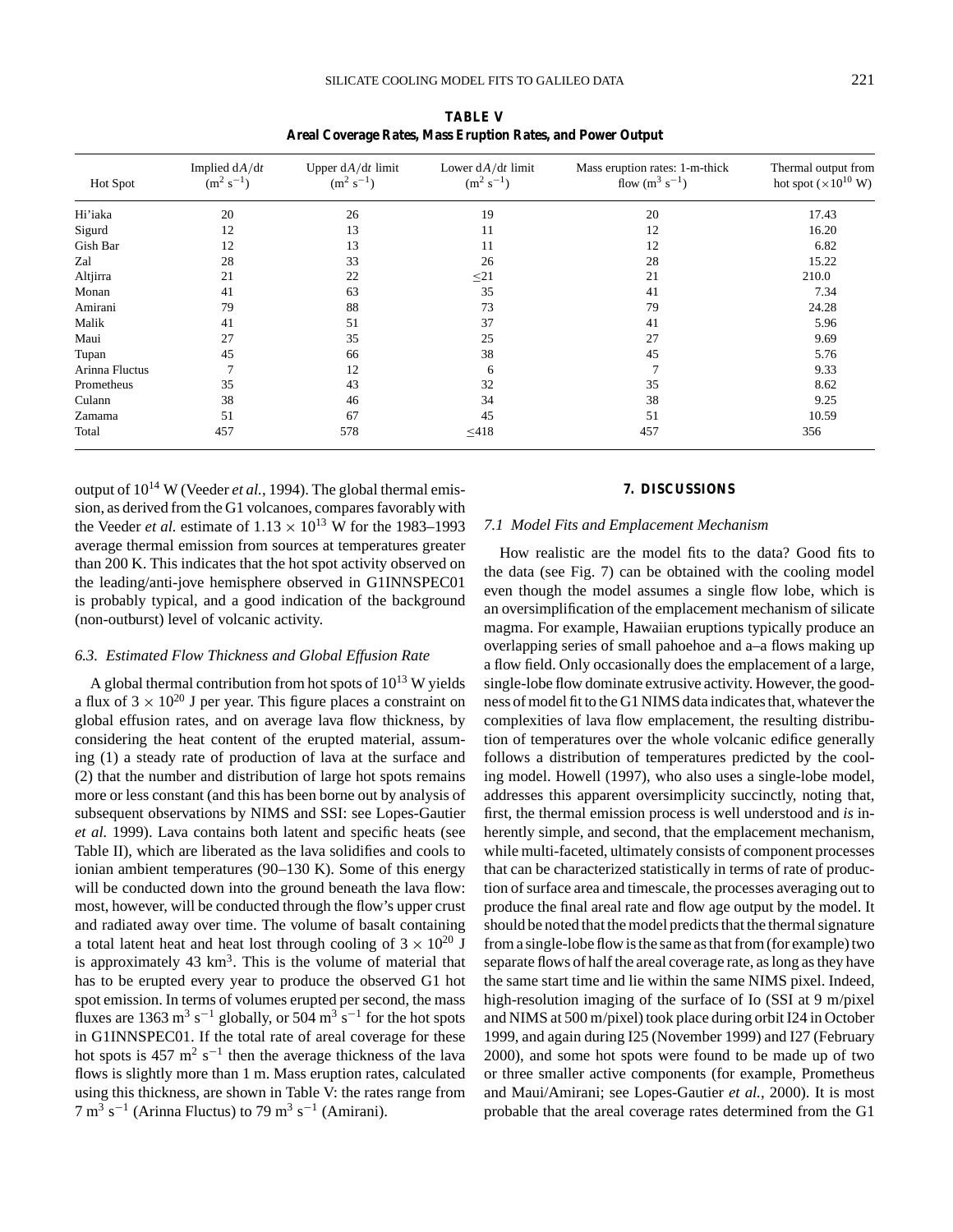data are apportioned between multiple flow lobes for some hot spots, including Prometheus, Amirani, and Maui.

## *7.2 Mass Eruption Rates and Resurfacing of Io*

Even assuming a 10-m average flow thickness, the implied mass eruption rate for each hot spot is relatively small when compared with the largest observed terrestrial mass eruption rates. Laki, for example, had a maximum mass eruption rate of 8700 m<sup>3</sup> s<sup>-1</sup> (Thordarson and Self 1993). The G1 mass fluxes are more comparable to relatively low-viscosity basalt eruptions: Kilauea Iki had a maximum mass eruption rate of 100 m<sup>3</sup> s<sup>-1</sup>; Kilauea has an overall mass eruption rate of 2 to 600 m<sup>3</sup> s<sup>-1</sup> (Malin 1980); and Mauna Loa has overall mass eruption rates from 10 to 1000  $\text{m}^3$  s<sup>-1</sup> (Malin 1980). The NIMS-derived mass eruption rates are especially modest when compared with implied mass eruption rates for the large Io thermal outbursts, such as Loki, 1990 (d*A*/d*t* =  $10^5$  m<sup>2</sup> s<sup>-1</sup>, mass eruption rate =  $1.7 \times$  $10^5$  m<sup>3</sup> s<sup>-1</sup> (Blaney *et al.*, 1995);  $dA/dt = 8.7 \times 10^4$  m<sup>2</sup> s<sup>-1</sup>, mass eruption rate =  $7.7 \times 10^5$  m<sup>3</sup> s<sup>-1</sup> (Davies 1996)).

It must be remembered that the global eruption figure is derived from the "large" G1 hot spots, where there is an appreciable increase in  $4.8$ - $\mu$ m emission above that from nearby "background" pixels. In high-resolution NIMS images of Io, small hot spots have been discovered that that would not have been identified as "major" in G1INNSPEC01. This means that the mass eruption rate above is derived from what is in fact a selection of hot spots and is therefore a minimum value for silicate emplacement.

Finally, given a yearly volume of production of  $43 \text{ km}^3$ , the global resurfacing rate from large hot spots (not including outburst events) is 0.1 cm/year. This happens to be the resurfacing rate of Io as determined by Johnson and Soderblom (1982), based on crater burial rates and assuming a Lunar impact flux. Shoemaker (1994) estimated that the impact flux in the jovian system was approximately 10 times the lunar rate, and so, applying the Johnson and Soderblom (1982) model, the Io resurfacing rate becomes 1 cm/year. Blaney *et al.* (1995) estimated a resurfacing rate of ∼1.3 cm/year based on Io's heat flow, and Zahnle *et al.* (1998), in a recalculation of cratering rates in the jovian system, estimated a resurfacing rate for Io of at least 0.4 cm/year. The discrepancy between the rate of lava production and resurfacing rate has to be made up by resurfacing from other sources, such as plumes, rare "outburst" events, and eruptions of lower melt-temperature materials, such as sulfur, to which NIMS is less sensitive.

# *7.3 Hot Spot Surface Temperature Ranges*

Model fits yield a range of areas and temperatures for each volcano. For most of the hot spots the resulting temperature range implied by model fits is well above the detection threshold of NIMS. For a long-lived hot spot like Prometheus the implication is that much of the flow surface is at temperatures below NIMS detection levels, or are at low enough temperatures that their

contribution to the NIMS spectrum is swamped by emission from the higher-temperature material.

Altjirra is the only one of the G1 hot spots where the modeled surface temperature range is down to the detection limit of NIMS (180 K), the fit implying that most of the area is at temperatures between 200 and 180 K. This highlights a problem arising from fitting the model to NIMS data: eventually, the 0.7- to 5.2- $\mu$ m model spectrum stops changing as the effective addition of cooler components would have no effect on what NIMS observes (see Fig. 5). In the case of Altjirra, therefore, the cooling model can provide only a lower limit to the age of the flows, and accordingly, a lower limit only to the area of the flows. There may be larger and cooler components present, but NIMS cannot be expected to see them. Although the location of Altjirra is not associated with any observed groundbased thermal outburst, SSI did image new post-Voyager dark, flow-like deposits here (McEwen *et al.* 1998a). This would limit the flow ages to about 17 years, the period between Voyager and Galileo G1. The youngest age obtained from fitting the individual grating position spectra is about 5 years, still greater than the ages determined at all the other hot spots. Assuming that there was no hot spot activity during the Voyager encounters, that is, that the eruption was entirely post-Voyager, by setting the maximum possible age of Altjirra to 17 years the best fit to the data yields an area of approximately  $11,400 \text{ km}^2$ , an average rate of emplacement of 21 m<sup>2</sup>/s, and a total energy output of  $1.64 \times 10^{12}$  W, about 20% less than the energy output expected with the model running to the low-temperature limit.

SSI did not see a hot spot at Altjirra, nor would it have: the total area at temperatures in excess of 700 K (to which SSI is sensitive) is less than  $0.5 \text{ km}^2$ . Altjirra might be the site of an old eruption, where deposits and lava flows have been covered or faded to background colors and albedos, or may be a large geothermal area, at temperatures higher than the rest of the nonvolcanic surface. However, the Altjirra hot spot does have a small active component, which contributes the short-wavelength thermal emission observed by NIMS. Altjirra appears to be a more complex eruption than the other large hot spots in G1INNSPEC01. It is characteristic of a small, relatively new eruption at an extensive old (and therefore cool) eruption site, or "warm" area.

#### *7.4 Eruption Style and Thermal Signature, Revisited*

The model fits to the G1 data imply that the eruption emplacement style is predominantly laminar, consisting of one or more flow lobes with relatively stable surface crusts. A pahoehoe field, consisting of relatively smaller multiple flow lobes (but also emplaced in a laminar regime) would evolve a similar temperature distribution: assuming that the entire field is sub-pixel, the thermal emission spectrum would be dominated at longer NIMS wavelengths by a large area of older material, and the shorter wavelength components would be dominated by emission from the active lobes of the flow field.

It should be possible to identify different emplacement styles from the shape of the thermal emission spectrum. If magmas are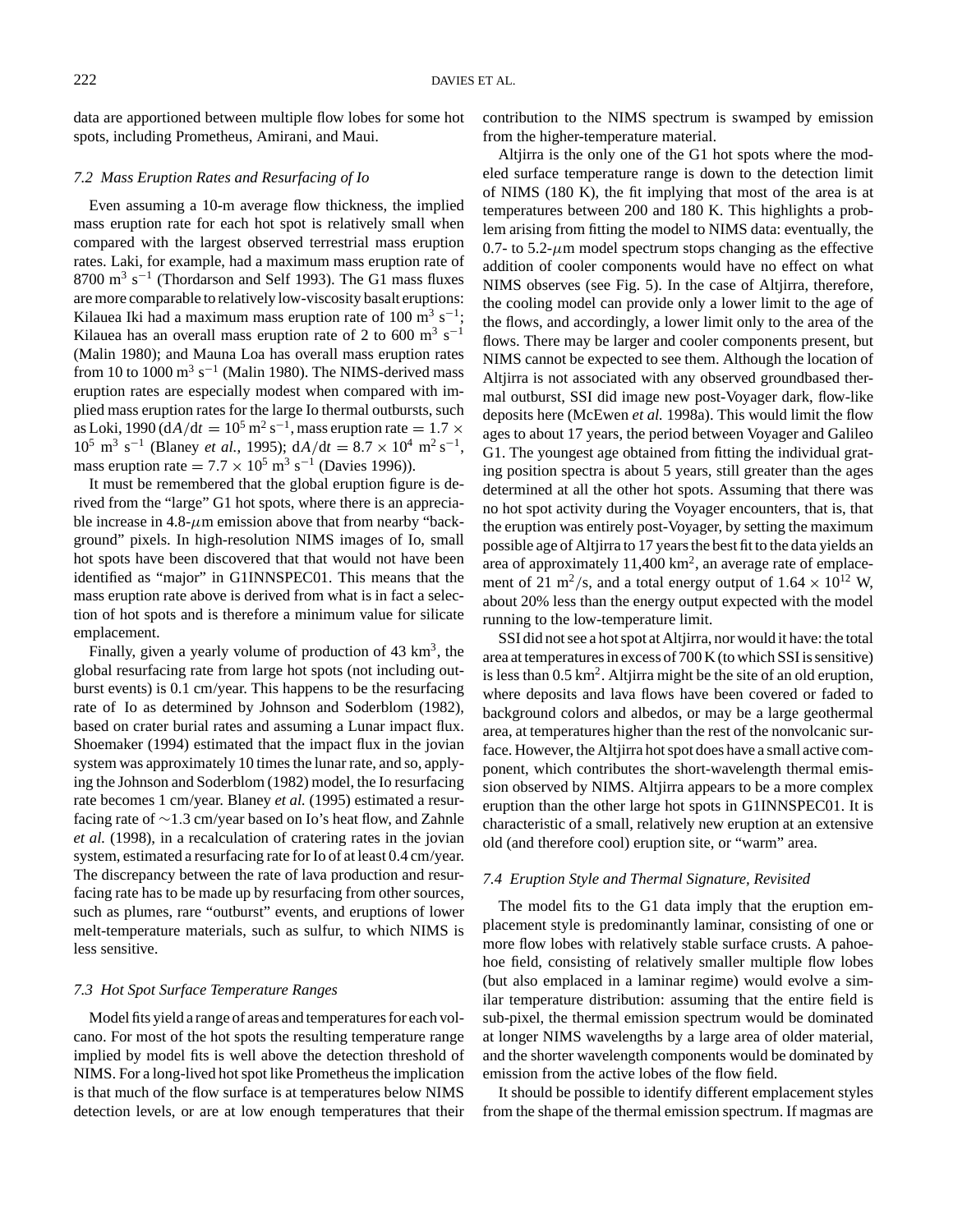(for example) of a high-melt-temperature, low-viscosity composition, a large-volume eruption might result in flows that are turbulently emplaced, (an emplacement mechanism proposed for some komatiite flows on Earth in Archean times). This would initially prevent a crust forming on the surface of the flow, and as a result, more of the interior of the flow at high temperature will be exposed. A surface temperature of 1475 K emits its maximum energy at  $2 \mu m$ . The G1 hot spots mostly exhibit peak emission at wavelengths longer than 4.8  $\mu$ m (where a body at 600 K emits maximum energy). More than a few percent of the flow surface area at magma liquidus temperatures would lead to the preponderance of thermal emission moving to shorter wavelengths than that observed for a less energetic, more laminar emplacement mechanism which leads to the formation of a stable surface crust. The shapes of the G1 hot spot spectra do not exhibit the thermal emission at short wavelengths (less than  $2 \mu m$ ) that would be expected from a large, turbulently emplaced flow. Post-G1 observations of Pele and Pillan (see Davies *et al.* 1999) show extensive emission at short wavelengths and are not well-fitted with a "single-lobe" model. These data are indicative of a more complex and different style of emplacement from that implied by G1INNSPEC01 analysis.

## *7.5 Emission at Shorter and Longer Wavelengths*

These results from the NIMS G1 data are biased toward the high-temperature components of volcanic activity, due to the wavelength range of the NIMS instrument. Model fits to the NIMS data can be further constrained by considering other data sets. Short wavelength data from the SSI instrument have been used with NIMS data in a mutually constraining analysis of C9 data of Pele and Pillan (Davies *et al.* 1999) and longer wave-

**TABLE VI Cooling Model Fluxes in GW/str/***µ***m**

| Volcano               | $3.5 \mu m$ | 4.8 $\mu$ m | $8.7 \mu m$ | $12 \mu m$ | $20 \mu m$ |
|-----------------------|-------------|-------------|-------------|------------|------------|
| Hi'iaka               | 1.28        | 3.14        | 5.20        | 3.78       | 1.28       |
| Sigurd                | 0.78        | 2.07        | 4.14        | 3.27       | 1.21       |
| Gish Bar              | 0.69        | 1.53        | 2.02        | 1.34       | 0.41       |
| Zal                   | 1.62        | 3.41        | 4.04        | 2.57       | 0.76       |
| Monan                 | 1.76        | 2.70        | 1.89        | 0.99       | 0.24       |
| Amirani               | 3.94        | 7.01        | 6.21        | 3.54       | 0.93       |
| Malik                 | 1.55        | 2.19        | 1.36        | 0.68       | 0.16       |
| Maui                  | 1.45        | 2.71        | 2.61        | 1.53       | 0.42       |
| Tupan                 | 1.62        | 2.24        | 1.35        | 0.67       | 0.15       |
| Arinna F.             | 0.44        | 1.15        | 2.26        | 1.78       | 0.65       |
| Prometheus            | 1.61        | 2.69        | 2.14        | 1.17       | 0.30       |
| Culann                | 1.64        | 2.99        | 2.76        | 1.59       | 0.43       |
| Zamama                | 2.25        | 3.56        | 2.61        | 1.39       | 0.34       |
| Altjirra <sup>a</sup> | 1.39        | 4.41        | 22.39       | 30.87      | 22.04      |
| Altjirra <sup>b</sup> | 1.46        | 4.40        | 14.79       | 15.25      | 7.59       |

*<sup>a</sup>* For minimum surface temperature of 180 K.

*<sup>b</sup>* For minimum surface temperature of 221 K, corresponding to an age of 5 years. This is the youngest eruption duration obtained from fits to the individual grating position spectra.

length data from the Photo-Polarimeter Radiometer on Galileo and from groundbased observations can be used to better constrain and model thermal emission from Io's hot spots. To facilitate this effort, Table VI shows the measured 3.5-, 4.8-, and predicted 8.7-, 12-, and 20- $\mu$ m fluxes from the best model fits to the G1INNSPEC01 hot spot data.

## **8. CONCLUSIONS**

The G1INNSPEC01 observation is an excellent example of the normal, background level of activity on Io for the leading/ anti-jove hemisphere. The thermal emission spectra of the hot spots observed by NIMS during orbit G1 are consistent with silicate lava flow emplacement, in a relatively quiescent emplacement regime without turbulent flows forming to a significant extent. The calculated eruption durations for these hot spots range from a few days to decades, these durations referring to those parts of the volcanic edifices contributing to thermal emission in the 0.7- to 5.2- $\mu$ m range. Most of the volcanoes appear to have maximum "lava exposure" times of less than a few weeks. The exception is Altjirra, the hot spot with the greatest age of activity and the greatest area. Altjirra appears to be a hybrid: there is little evidence of flows of the size expected from the cooling model fits, although they might have been covered over the years. Altjirra might be one of the class of large, cool, persistent thermal anomalies below 200 K suggested by Veeder *et al.* (1994), but does contain a small active region.

The major hot spots on the leading/anti-jovian hemisphere contribute about 5% of Io's thermal budget, normalized to 10% for all of Io. Mass eruption rates obtained are comparable to terrestrial (basalt) eruptions, and are considerably less than those found by investigators calculating "outburst" mass eruption rates  $(10^5-10^6 \text{ m}^3 \text{ s}^{-1})$ . Applying the resurfacing rate for the area covered by the G1INNSPEC01 observation to all of Io, and assuming an average flow thickness of 1 m, a global resurfacing rate of 0.1 cm/year is derived. This is about 10% of that derived by Shoemaker (1994). The discrepancy has to be made up from other resurfacing mechanisms.

### **ACKNOWLEDGMENTS**

Thanks are due to the members of the Galileo NIMS Team especially Frank Lender, Lucas Kamp, and Bob Mehlman, and Galileo mission and the Io Working Group, especially Diana Blaney, Bob Howell, Jay Goguen, Torrence Johnson, Laszlo Keszthelyi, Dennis Matson, Alfred McEwen, John Spencer, and John Stansberry. A.G.D. wishes thanks to Jim Shirley for his thoughtful review of the manuscript. The article benefited greatly from reviews by John Stansberry and an anonymous reviewer. This work was carried out under NASA contract at the Jet Propulsion Laboratory—California Institute of Technology, Pasadena, California.

#### **REFERENCES**

- Belton, M. J. S., and 22 colleagues 1992. The Galileo solid-state imaging experiment. *Space Sci. Rev.* **60**, 413–455.
- Belton, M. J. S., and 33 colleagues 1996. Galileo's first images on Jupiter and the Galilean satellites. *Science* **274**, 337–385.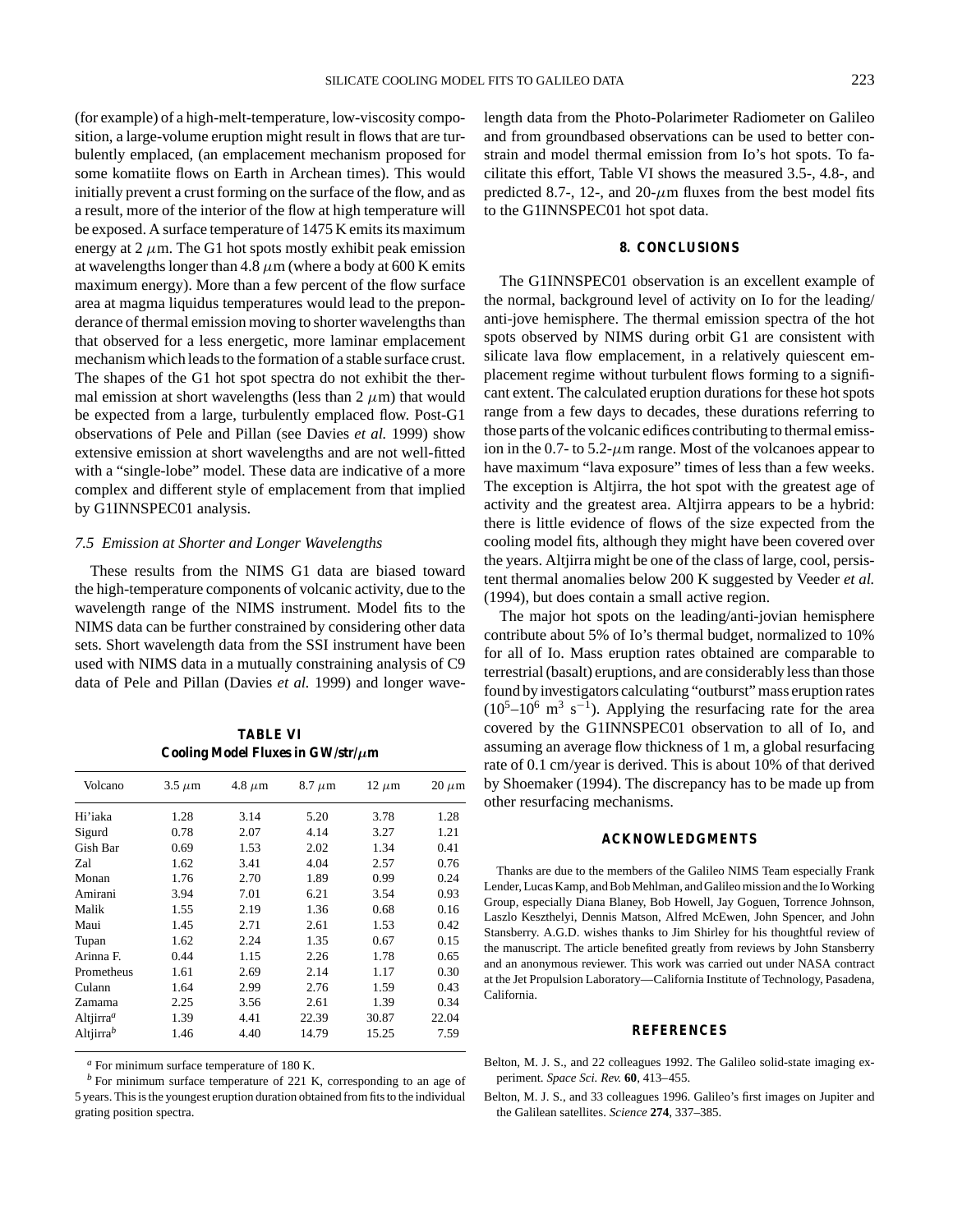- Blaney, D. L., T. V. Johnson, D. L. Matson, and G. J. Veeder 1995. Volcanic eruptions on Io: Heat flow, resurfacing and lava composition. *Icarus* **113**, 220–225.
- Carlson, R. W., P. R. Weissman, W. D. Smythe, and J. C. Mahoney 1992. Near Infrared Mapping Spectrometer experiment on Galileo. *Space Sci. Rev.* **60**, 457–502.
- Carr, M. H. 1986. Silicate volcanism on Io. *J. Geophys. Res.* **91**, 3521– 3532.
- Carr, M. H., A. S. McEwen, K. A. Howard, F. C. Chuang, P. Thomas, P. Schuster, J. Oberst, G. Neukum, G. Schubert, and the Galileo SSI Team 1998. Mountains and calderas on Io: Possible implications for lithospheric structure and magma generation. *Icarus* **135**, 146–165.
- Crisp, J., and S. Baloga 1990. A model for lava flows with two thermal components. *J. Geophys. Res.* **95**, 1255–1270.
- Davies, A. G. 1996. Io's volcanism: Thermo-physical models of silicate lava compared with observations of thermal emission. *Icarus* **124**, 45– 61.
- Davies, A. G., A. S. McEwen, R. M. C. Lopes-Gautier, L. Keszthelyi, R. W. Carlson, and W. Smythe 1997. Temperature and area constraints of the South Volund volcano on Io from the NIMS and SSI instruments during the Galileo Gl orbit. *Geophys. Res. Lett.* **24**, 2447–2450.
- Davies, A. G., L. P. Keszthelyi, R. M. C. Lopes-Gautier, A. S. McEwen, W. D. Smythe, L. Soderblom, and R. W. Carlson 1999. Thermal signature, eruption style and eruption evolution at Pele and Pillan Patera on Io. *Proc. Lunar. Planet. Sci. Conf. 30th*. [abstract on CD-ROM]
- Flynn, L. P., and P. J. Mouginis-Mark 1992. Cooling rate of an active Hawaiian lava flow from nighttime spectroradiometer measurements. *J. Geophys. Res.* **19**, 1783–1786.
- Flynn, L. P., and P. J. Mouginis-Mark 1994. Temperature of an active lava channel from spectral measurements, Kilauea Volcano, Hawaii. *Bull. Volcanol.* **56**, 297–301.
- Geissler, P. E., A. S. McEwen, L. P. Keszthelyi, R. Lopes-Gautier, J. Granahan, and D. P. Simonelli 1999. Global color variations on Io. *Icarus* **140**, 265– 282.
- Goguen, J. D., P. D. Nicholson, T. L. Hayward, J. E. Van Cleve, G. J. Veeder, D. L. Blaney, D. L. Matson, and T. V. Johnson 1998. A comparison of two eruptions on Io. *Proc. Lunar Planet. Sci. Conf. 29th.* [abstract]
- Head, J. W., and L. Wilson 1986. Volcanic processes and landforms on Venus: Theory, predictions and observations. *J. Geophys. Res.* **91**, 9407–9466.
- Howell, R. R. 1997. Thermal emission from lava flows on Io. *Icarus* **127**, 394– 407.
- Howell, R. R., J. R. Spencer, and J. A. Stansberry 1998. IR occultation observations of volcanic hot spots on Io. *Proc. Lunar Planet. Sci. Conf. 29th*. [abstract]
- Johnson, T. V., and L. A. Soderblom 1982. Volcanic eruptions on Io: Implications for surface evolution and mass loss. In *Satellites of Jupiter*(D. Morrison, Ed.), pp. 634–646. Univ. Arizona Press, Tucson.
- Johnson, T. V., G. J. Veeder, D. L. Matson, R. H. Brown, R. M. Nelson, and D. Morrison 1988. Io: Evidence for silicate volcanism in 1986. *Science* **242**, 1280–1283.
- Keszthelyi, L. P., and A. S. McEwen 1997a. Thermal models for basaltic volcanism on Io. *Geophys. Res. Lett.* **24**, 2463–2466.
- Keszthelyi, L. P., and A. S. McEwen 1997b. Magmatic differentiation of Io. *Icarus* **130**, 437–488.
- Lopes-Gautier, R., S. Doute, W. D. Smythe, L. W. Kamp, R. W. Carlson, A. G. Davies, F. E. Leader, A. S. McEwen, P. E. Geissler, S. W. Keiffer, L. P. Keszthelyi, E. Barbinis, R. Mehlman, M. Segura, J. Shirley, and L. A. Soderblom 2000. A close-up look at Io from Galileo's Near-Infrared Mapping Spectrometer. *Science* **288**, 1201–1204.
- Lopes-Gautier, R., A. S. McEwen, W. D. Smythe, P. E. Geissler, L. Kamp, A. G. Davies, J. R. Spencer, L. Keszthelyi, R. Carlson, F. E. Leader, R. Mehlman,

L. Soderblom, and the Galileo NIMS and SSI Teams 1999. Active volcanism on Io: Global distribution and variations in activity. *Icarus* **140**, 243– 264.

- Lopes-Gautier, R. M. C., A. G. Davies, R. Carlson, W. Smythe, L. Kamp, L. Soderblom, F. E. Leader, R. Mehlman, and the Galileo NIMS Team 1997. Hot spots on Io: Initial results from Galileo's Near Infrared Mapping Spectrometer. *Geophys. Res. Lett.* **24**, 2439–2442.
- Malin, M. C. 1980. The lengths of Hawaiian lava flows. *Geology* **8**, 306– 308.
- Matson, D. L., D. L. Blaney, T. V. Johnson, G. J. Veeder, and A. G. Davies 1998. Io and the early Earth. *Proc. Lunar Planet. Sci. Conf. 29th*. [abstract on CD-ROM]
- McEwen, A. S., and 24 colleagues 2000. Galileo at Io: Results from highresolution imaging. *Science* **288**, 1193–1198.
- McEwen, A. S., N. R. Isbell, and J. C. Pearl 1992. Io thermophysics: New models with Voyager 1 thermal IR spectra. *Proc. Lunar Planet. Sci. Conf. 23rd*, 881.
- McEwen, A. S., L. Keszthelyi, P. Geissler, D. P. Simonelli, M. H. Carr, T. V. Johnson, K. P. Klassen, H. H. Breneman, T. J. Jones, J. M. Kaufman, K. P. Magee, D. A. Senske, M. J. S. Belton, and G. Schubert 1998a. Active volcanism on Io as seen by Galileo SSI. *Icarus* **135**, 181–219.
- McEwen, A. S., L. Keszthelyi, J. R. Spencer, D. L. Matson, R. Lopes-Gautier, K. P. Klassen, T. V. Johnson, J. W. Head, P. Geissler, S. Fagents, A. G. Davies, M. H. Carr, H. H. Breneman, and M. J. S. Belton 1998b. Very high-temperature volcanism on Jupiter's moon Io. *Science* **281**, 87–90.
- McEwen, A. S., D. P. Simonelli, D. R. Senske, K. P. Klassen, L. Keszthelyi, T. V. Johnson, P. E. Geissler, M. H. Carr, and M. S. J. Belton 1997. High temperature hot spots on Io as seen by the Galileo Solid-State Imaging experiment. *Geophys. Res. Lett.* **24**, 2443–2446.
- Nash, D. B. 1993. A case for Na<sub>2</sub>S on Io's surface: Sulfide volcanism? In *Io*: *An International Conference, San Juan Capistrano, CA*, pp. 75–76.
- Nash, D. B., M. H. Carr, J. Gradie, D. M. Hunten, and C. F. Yoder 1986. Io. In *Satellites* (J. A. Burns and M. S. Matthews, Eds.), pp. 629–688. Univ. of Arizona Press, Tucson.
- Peale, S. J., P. Cassen, and R. T. Reynolds 1979. Melting of Io by tidal dissipation. *Science* **203**, 892–894.
- Pearl, J. C., and W. M. Sinton 1982. Hot spots on Io. In *Satellites of Jupiter* (D. Morrison, Ed.), pp. 724–755. Univ. Arizona Press, Tucson.
- Pieri, D. C., S. M. Baloga, R. M. Nelson, and C. Sagan 1984. Sulfur flows of Ra Patera, Io. *Icarus* **60**, 685–700.
- Sagan, C. 1979. Sulphur flows on Io. *Nature* **280**, 750–753.
- Shoemaker, E. M. 1994. Update on the impact rates in the jovian system. In *Icy Galilean Satellites Conference, San Juan Capistrano Conference*, No. 4. February 1994, p. 77.
- Sinton, W. M. 1981. The thermal emission spectrum of Io and a determination of the heat flux from its hot spots. *J. Geophys. Res.* **86**, 3122–3128.
- Soderblom T. Johnson, D. Morrison, E. Danielson, B. Smith, J. Veverka, A. Cook, C. Sagan, P. Kupferman, D. Pieri, J. Mosher, C. Avis, J. Gradie, and T. Clarey 1980. Spectrophotometry of Io: Preliminary Voyager 1 Results. *Geophys. Res. Lett.* **7**, 963–966.
- Smith, B. A., and the Voyager Imaging Team 1979. The Jupiter system through the eyes of Voyager 1. *Science* **204**, 951–972.
- Smythe, W. D., R. M. Nelson, and D. B. Nash 1979. Spectral evidence for  $SO_2$ frost or adsorbate on Io's surface. *Nature* **280**, 766–767.
- Smythe, W. D., and 14 colleagues 1995. Galilean satellite observation plans for the Near-Infrared Mapping Spectrometer on the Galileo spacecraft. *J. Geophys. Res.* **100**, 18,957–18,972.
- Spencer, J. R., J. A. Stansberry, C. Dumas, D. Vakil, R. Pregler, M. Hicks, and K. Hege 1997. A history of high-temperature Io volcanism: February 1995 to May 1997. *Geophys. Res. Lett.* **24**, 2451–2454.